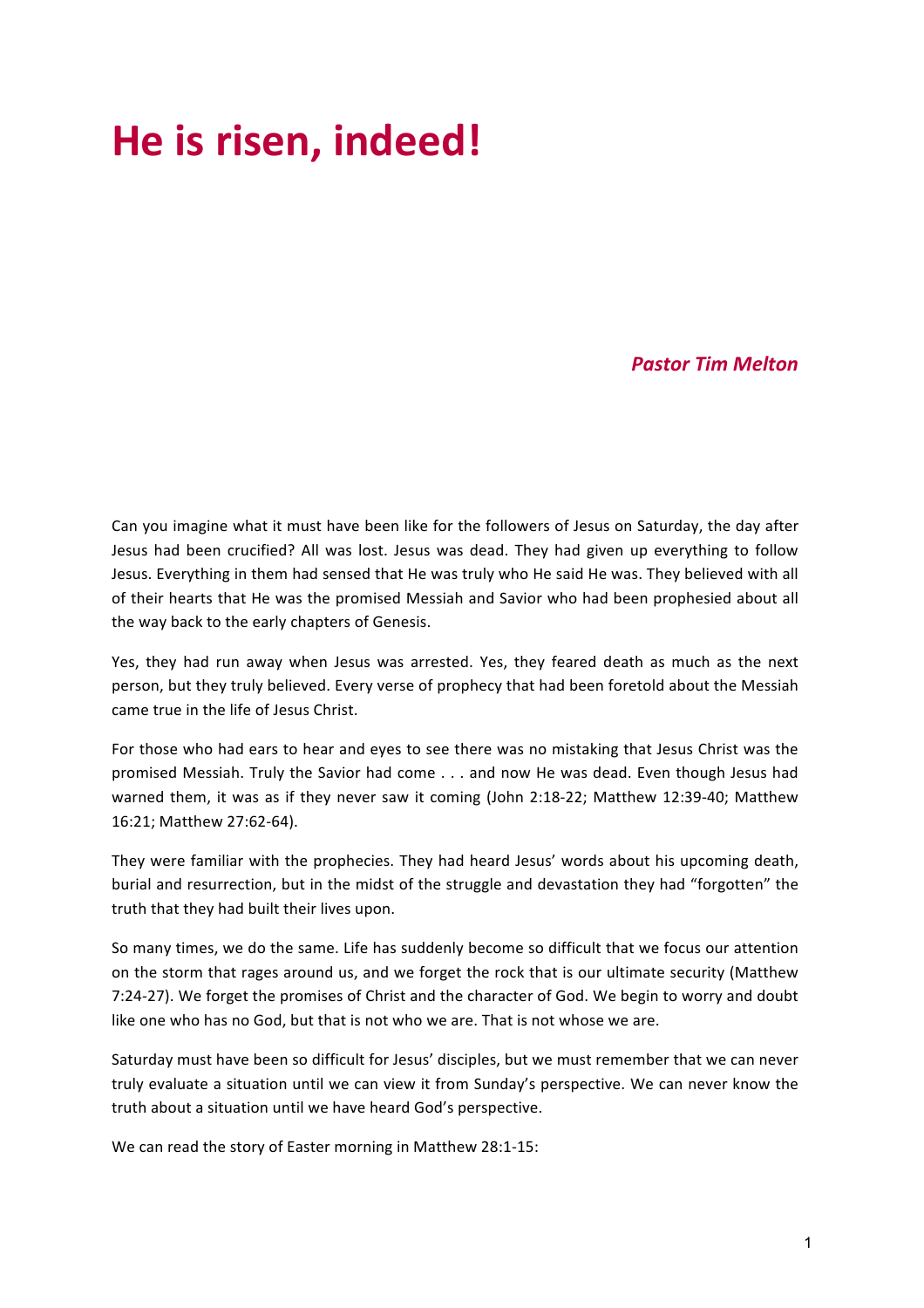*Now after the Sabbath, toward the dawn of the first day of the week, Mary Magdalene* and the other Mary went to see the tomb.<sup>2</sup> And behold, there was a great earthquake, *for* an angel of the Lord descended from heaven and came and rolled back the stone and *sat* on it.<sup>3</sup> His appearance was like lightning, and his clothing white as snow. <sup>4</sup> And for fear *of him the guards trembled and became like dead men.* <sup>5</sup> *But the angel said to the women,* "Do not be afraid, for I know that you seek Jesus who was crucified. <sup>6</sup> He is not here, for he *has* risen, as he said. Come, see the place where he lay.<sup>7</sup> Then go quickly and tell his *disciples that he has risen from the dead, and behold, he is going before you to Galilee; there you will see him. See, I have told you."* <sup>8</sup> So they departed quickly from the tomb with *fear* and great joy, and ran to tell his disciples. <sup>9</sup>And behold, Jesus met them and *said,* "Greetings!" And they came up and took hold of his feet and worshiped him.<sup>10</sup> Then *Jesus said to them, "Do not be afraid; go and tell my brothers to go to Galilee, and there they will see me."*

<sup>11</sup> While they were going, behold, some of the guard went into the city and told the chief *priests all that had taken place.* <sup>12</sup> And when they had assembled with the elders and taken *counsel, they gave a sufficient sum of money to the soldiers<sup>13</sup> and said, "Tell people, 'His*  disciples came by night and stole him away while we were asleep.<sup>' 14</sup>And if this comes *to* the governor's ears, we will satisfy him and keep you out of trouble." <sup>15</sup> So they took the *money and did as they were directed. And this story has been spread among the Jews to this day.*

We are familiar with Easter, the celebration of Christ's resurrection, but theologically and practically speaking what is so significant about Christ's resurrection? Christ died on the cross to pay for our sin, so that we could be forgiven, but what did the resurrection accomplish?

In the book of Acts the primary responsibility of the Apostles was to be witnesses of what they had seen. Because of this Jesus gave them "many proofs appearing to them for 40 days" after his resurrection. Jesus then sent them out "to be witnesses in Jerusalem, Judea, Samaria and the ends of the world." They were not sent out to establish a new systematic theology. They were not scholars or philosophers. They were common men who were supposed to tell what they had seen and explain what it meant. They had seen Jesus do many things, but their primary testimony was to that of His resurrection. This was one primary factor when the disciples looked for a replacement for Judas in Acts 1:21-22; it had to be one who had been with them since the beginning of Jesus' ministry. He had to join them in their task of being eyewitnesses to Jesus' life, ministry, death and resurrection.

They would testify to Jesus' coming to earth, to his sinlessness, to His miracles, to His being the Son of God, to His dying for the sins of man, but all of these would be proven by Christ's resurrection. 

As we look to the writings of the early church, the resurrection of Christ is the proof that everything else about Christ is true. Romans 1:4 tells us how Jesus was declared to be the Son of God . . . by His resurrection from the dead. In 1 Corinthians 15:1-4, Paul notes that the death, burial and resurrection of Christ are the issues of "first importance" in the faith.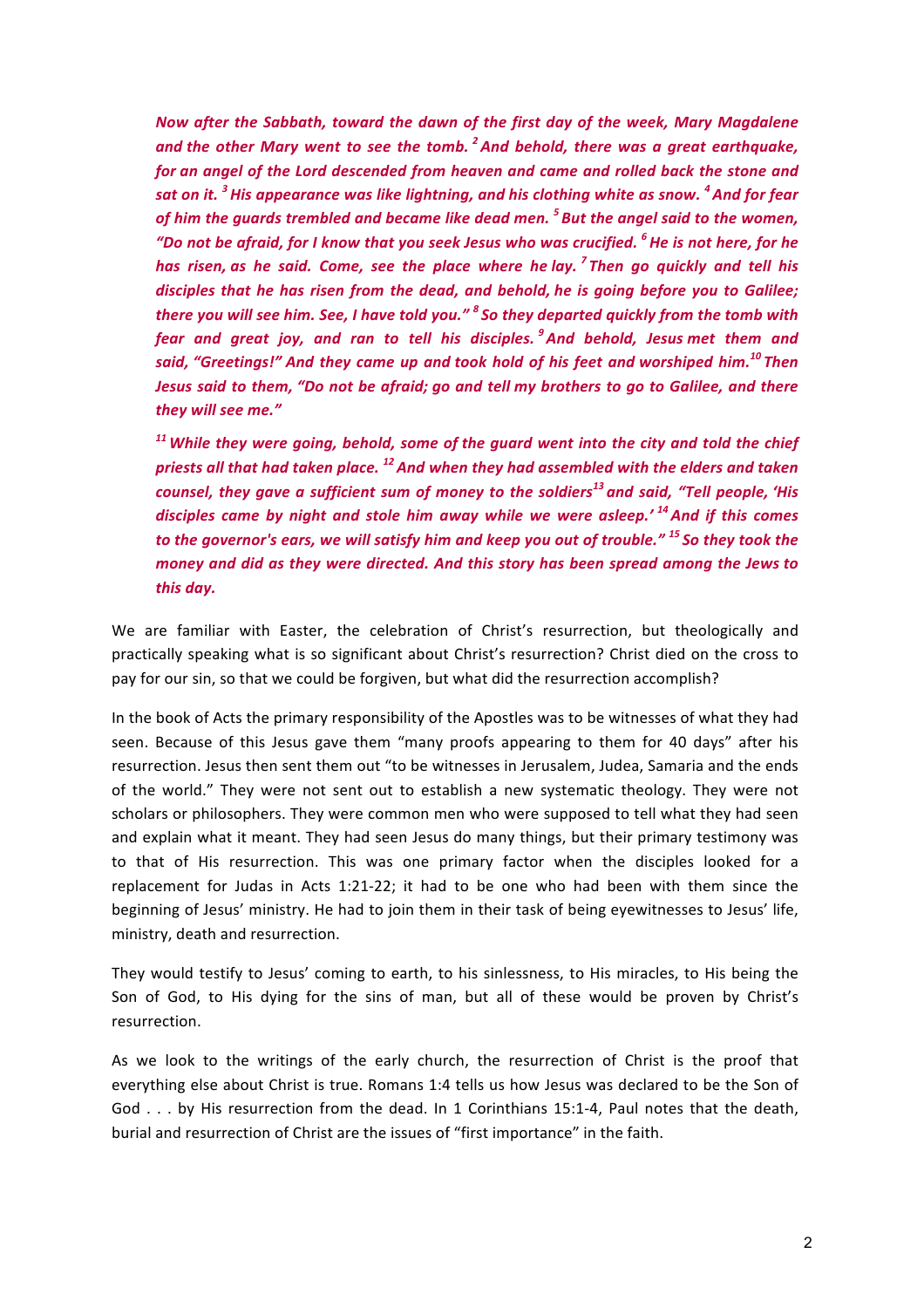Jesus is the Savior, the Messiah, the King, the Christ, and it all hinges on the fact that he was raised from the dead. Throughout the book of Acts the Apostles defend themselves before the Sanhedrin, the priests, the government officials, and to non-believers by appealing to the resurrection of Jesus Christ, to which they were eyewitnesses (Acts 4.10-11). Even their sermons focused on Jesus and His resurrection. It was the key. We see this in Acts 2, 3, 4 and 5. Many had claimed to be great teachers. Many had proclaimed themselves the promised messiah. Thousands had been crucified by the Romans. But none had ever been raised from the dead.

The death of Jesus was essential because it paid the price for our sin, but crucifixion itself would not have been out of the ordinary for Jesus' day. Thousands were crucified by the Romans. Yes, it was savage and barbaric, but it alone did not bear testimony that sin had been forgiven and that death had been conquered. It was only through the resurrection of Christ that we know that penalty for sin had been paid in full and that death had been conquered. Romans 6:9 says, "We *know that Christ, being raised from the dead, will never die again; death no longer has dominion over him."*

How can we truly know that our sins had been forgiven and that sin has been conquered? The answer . . . Christ's resurrection. Because of this, the Gospel was preached focusing on Jesus Christ and his death, burial and resurrection.

## In John 11:25-26 Jesus said, "I am the resurrection and the life. Whoever believes in me, though *he die, yet shall he live, and everyone who lives and believes in me shall never die. Do you believe this?"*

Our confidence is in that fact that our heavenly Father who raised Jesus from the dead is able to raise us from the dead. Christ's resurrection has proven his dominion over death and sin and promised salvation through Jesus Christ.

# *"If the Spirit of him who raised Jesus from the dead dwells in you, he who raised Christ Jesus* from the dead will also give life to your mortal bodies through his Spirit who dwells in you." (Romans 8:11)

As followers of Jesus Christ we believe in Christ's resurrection, but many do not. As we seek to share our faith with others, we must find balance. From one side, 1 Peter 3:15-16 instructs us to "Honor *Christ* the Lord as holy, always being prepared to make a defense to anyone who asks you for *a* reason for the hope that is in you." If we just focus on this verse alone, it seems to say that we need to be prepared to prove the facts of Jesus Christ so that we can convince people that the gospel is true. With this mindset we then feel like we have failed if our arguments are not good enough to convince them. This just turns our evangelism into an academic exercise and places the burden of the unbeliever's salvation on our shoulders.

On the other hand, we see in scripture how faith is a gift that depends on God. Scripture shows us time and again that we cannot believe in Jesus on our own. Without the Spirit's leading, and the truth of God's Word, mankind will always view the gospel as foolishness. It is only through revelation that we come to believe.

Belief always starts with God. It is He who wills and acts in us according to His purposes (Philippians 2:13). John 6:44 tells us that "no one can come to Jesus unless the Father draws him."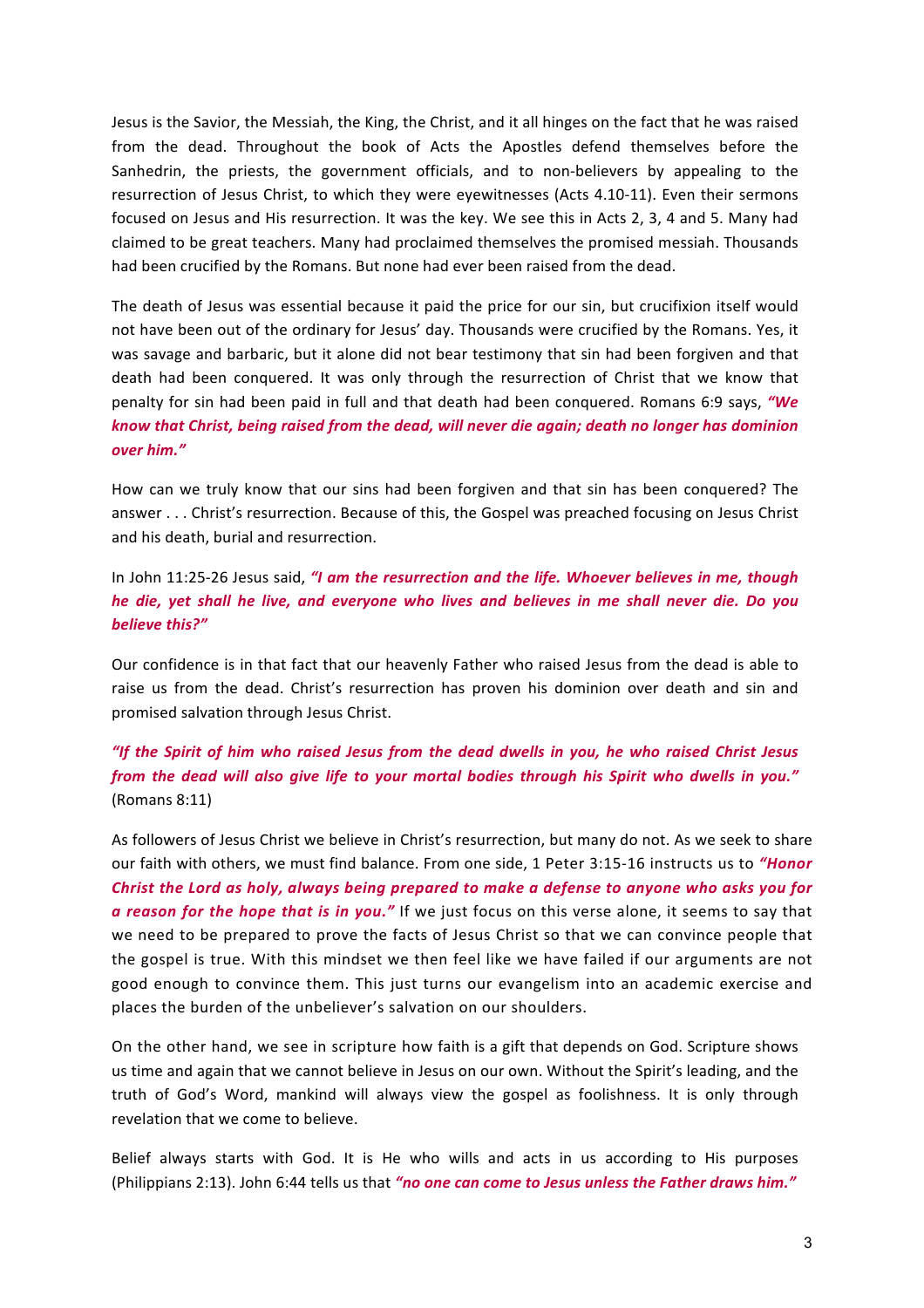Matthew 16:15-17 are important verses as we seek to understand how one comes to salvation in Jesus Christ. At one-point Jesus asked His disciples, "Who do you say that I am?" Simon Peter replied, "You are the Christ, the Son of the living God." And Jesus answered him, "Blessed are you, Simon Bar-Jonah! For flesh and blood has not revealed this to you, but my Father who is in *heaven."*

Only God can reveal Christ to mankind. We are to be prepared to give a reason for the hope that we have found in Jesus Christ, but we must understand that we are merely playing a small role in the larger story of salvation as God works to draw people to Himself. Sharing our faith is crucial, but it is the Holy Spirit who will in the end bring someone to faith in Christ.

While faith is granted us through scripture and the Spirit, Christ's resurrection is not blind faith with no historical and scholastic support. Let's now think back through the accounts of Christ's resurrection and be prepared to give a reason for the faith that we profess.

#### **Was Jesus really crucified?**

The fact that Jesus Christ lived and was crucified is widely accepted as a historical fact. It is not just recorded by multiple writers in scripture; it was also documented by extra-biblical writers such as Tacitus, a Roman historian and senator, who lived early in the  $2^{nd}$  century. Tacitus wrote how, *"Christus, the founder of the name, was put to death by Pontius Pilate, procurator of Judea in the reign of Tiberius."*

We can also look to the writings of Flavius Josephus, who was a well-known  $1<sup>st</sup>$  century Jewish historian. Josephus began as a slave and was eventually employed by different Roman emperors (Vespasian, Titus and Domitian). He mentioned Jesus in his historical writings (and His brother James, cf. Antiquities 20.200).

"At this time there was a wise man who was called Jesus. And his conduct was good, and [he] was known to be virtuous. And many people from among the Jews and the other nations *became his disciples. Pilate condemned him to be crucified and to die. And those who had become his disciples did not abandon his discipleship. They reported that he had appeared to them three days after his crucifixion and that he was alive. Accordingly, he was perhaps the Messiah concerning whom the prophets have recounted wonders.*"<sup>1</sup>

The biblical accounts of the existence of Christ and his crucifixion are well founded and are also in agreement with the historical context of the Romans and their practice of crucifixion.

#### **Is the resurrection of Jesus Christ true?**

A resurrection account is found in each of the gospels. Four different accounts are told from slightly different perspectives. When they are brought together, they give a fuller understanding of what happened Easter morning.

 $1$  A 10th century Arabic manuscript of Josephus that was cited by historian Schlomo Pines of the Hebrew University in Jerusalem in 1972.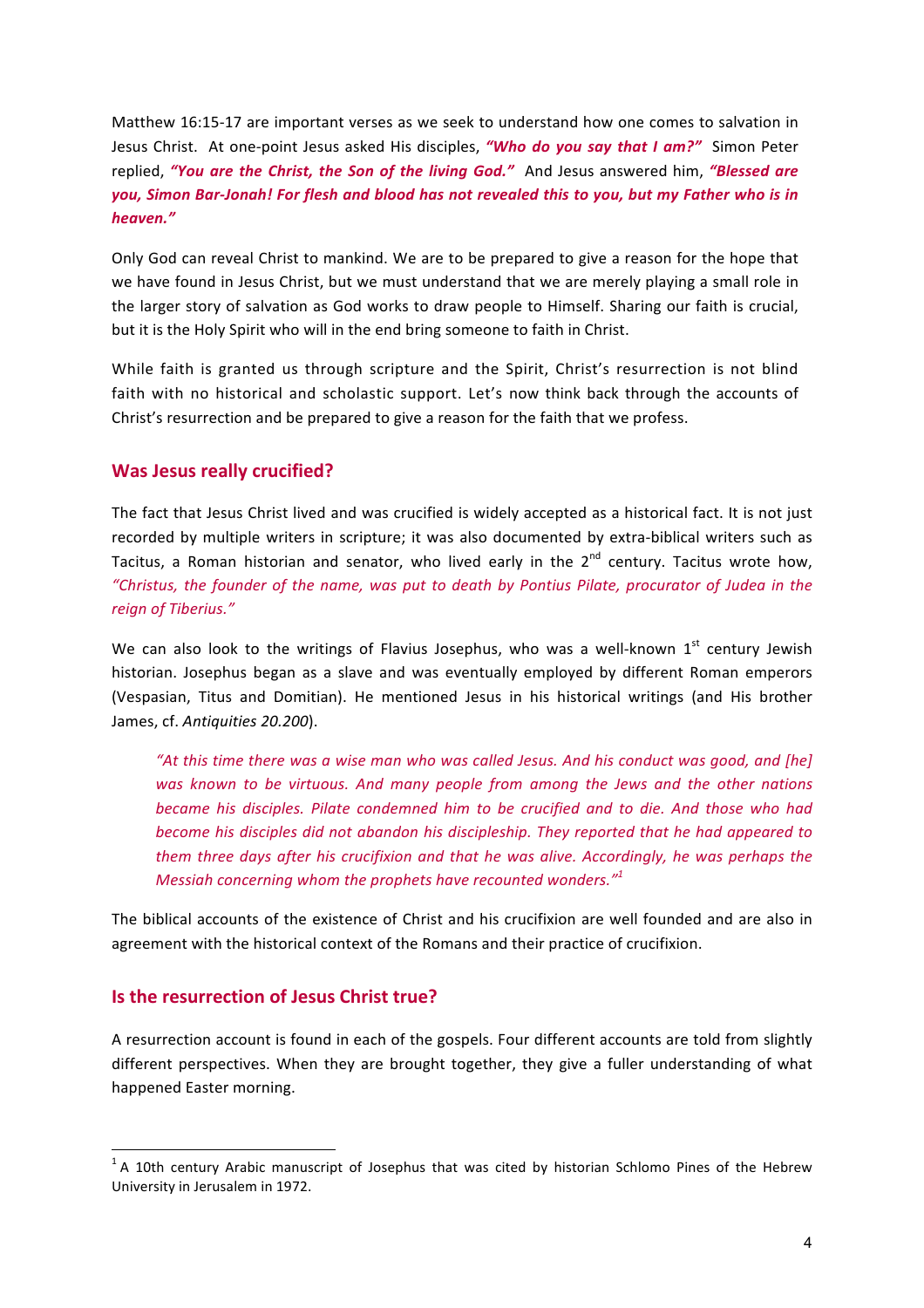One reason that the gospel accounts are credible is that the first eyewitnesses were women. Women, in this time, were not seen as credible and were not taken seriously in regards to legal cases or testimonies. If the empty tomb and resurrection were merely a lie created to convince the Jews of the resurrection of Christ, the disciples would never have placed the women in the story as the main eyewitnesses. This would only have called the story into question.

Was the tomb really empty? When considering the possibility of Jesus' resurrection no one questions that the tomb was empty. If Jesus' tomb was not empty, the religious leaders could have just had the tomb opened and disprove the claim that Jesus was alive by parading Jesus' body through the streets in front of everyone, but we find no proof that the emptiness of the tomb was ever challenged. In Matthew 28:11-15, we see the opposite. The religious leaders who were against Jesus made up a reason to explain why the tomb was empty.

## **Did the disciples steal Jesus' body?**

Matthew 28:11-15 says this:  $''^{11}$  While they were going, behold, some of the guard went into the *city* and told the chief priests all that had taken place. <sup>12</sup> And when they had assembled with the *elders* and taken counsel, they gave a sufficient sum of money to the soldiers <sup>13</sup> and said, "Tell *people, 'His disciples came by night and stole him away while we were asleep.'* <sup>14</sup> And if this comes *to* the governor's ears, we will satisfy him and keep you out of trouble." <sup>15</sup> So they took the money and did as they were directed. And this story has been spread among the Jews to this day."

Some claimed that the disciples had come by night and stole the body. This is very unlikely. The first issue is that, in Matthew 27:65-66, Pilate approved a guard of soldiers to secure the tomb by sealing the stone and by setting guard. For the disciples to remove the stone they would have to remove the seal and defy the guards. Both of these actions would have brought the wrath of the Roman Empire upon them.

A second reason to doubt that the disciples stole Jesus' body is the weight of the stone. The gospel accounts described that the stone that blocked the entrance of the tomb was rolled into place. It also told how the women wondered who could help them roll the stone out of the way. These stones were often disc shaped and could weigh 900-1800 kilos. That would be equivalent to 1-2 tons. They were usually set in a groove carved in the front of the tomb that sloped downwards. The stones could be rolled downhill into place by several strong men, but would be very difficult to roll uphill to reopen the tomb.

To think that several disciples would have been strong enough to move the stone, and quiet enough not to awaken the soldiers who were supposedly sleeping only a few meters from the tomb, is unthinkable. To make it even more unlikely, we must remember that the Roman soldiers were punished very strictly when they were guilty of even minor infractions.

A 1928 academic work, by Dr. George W. Currie, titled *The Military Discipline of the Romans from the Founding of the City to the Close of the Republic* described how in 390 BC the Citadel of Rome was attacked, when Roman guards were asleep on duty. The guard at fault was thrown from a cliff. In Acts 12, we read how 4 squads of soldiers were put in charge of guarding Peter when he was put in prison. After Peter's miraculous escape from prison, all 16 soldiers were examined and then put to death. With these and many more historical examples of strict penalties for minor infractions, the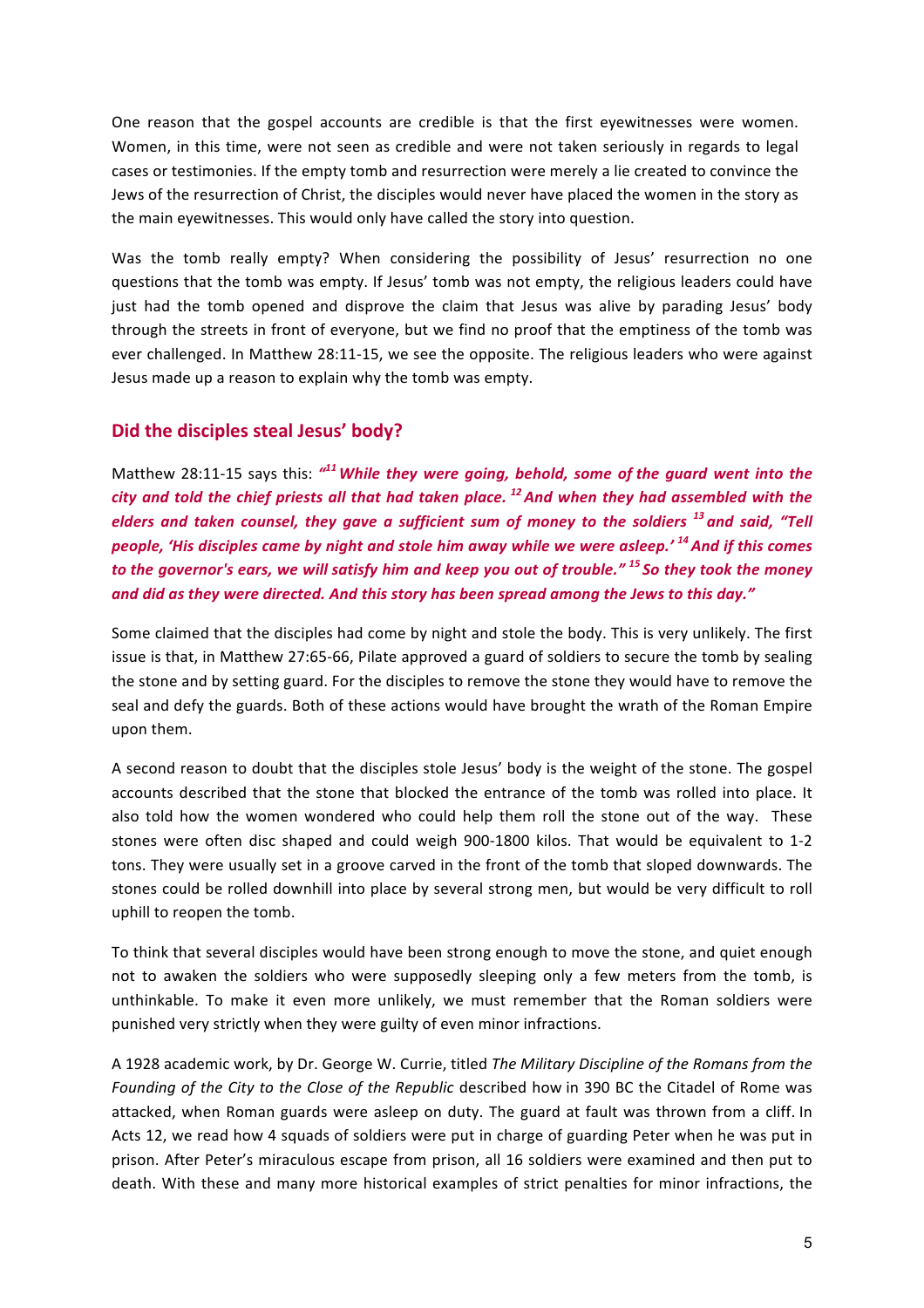punishment for sleeping while guarding Jesus' tomb would very likely have been death. To think that battle-hardened Roman soldiers would go to sleep while guarding Jesus's tomb is extremely improbable.

### If the disciples didn't steal the body, how else do we explain the empty tomb?

Some have claimed that Jesus faked his death and later escaped from the tomb. Based on the facts of Jesus' trial and crucifixion, this is absurd. According to eyewitness accounts, Jesus was beaten, tortured, whipped, crucified and stabbed. He suffered massive blood loss, dehydration, asphyxiation, internal damage, laceration and a spear driven into his vital organs. It is unimaginable that Jesus would then be able to fake his death to war-hardened Roman soldiers, who were very familiar with what death looked like, and to also fake his death to Joseph of Arimathea and the other disciples, who took his body from the cross and placed it in the tomb. Jesus would then need to sit in the tomb for three days, without any medical attention to his wounds, without food and water, and then remove the heavy stone without his escape being detected. He, then, would immediately need to present Himself to His disciples with healed wounds and a glorified body. The claim that Jesus faked his death has no credence whatsoever.

Others have claimed that Jesus did not come back to life, but that His disciples saw His spirit, maybe in the form of a ghost or a vision. We see how Jesus guarded against this incorrect belief in Luke 24:36-43, in the days after His resurrection:

<sup>36</sup> As they were talking about these things, Jesus himself stood among them, and said to *them, "Peace to you!"* <sup>37</sup> But they were startled and frightened and thought they saw a spirit.<sup>38</sup> And he said to them, "Why are you troubled, and why do doubts arise in your *hearts?* <sup>39</sup> See my hands and my feet, that it is I myself. Touch me and see. For a spirit does not have flesh and bones as you see that I have." <sup>40</sup> And when he had said this, he showed *them* his hands and his feet.<sup>41</sup>And while they still disbelieved for joy and were *marveling, he said to them, "Have you anything here to eat?"* <sup>42</sup> *They gave him a piece of broiled fish, <sup>43</sup> and he took it and ate before them.*

Jesus made it very clear to His disciples that He had truly conquered death and sin, and had been physically raised from the dead.

We must take note that the resurrection was prophesied by scripture. Psalm 16:9-10 talks of how Christ's soul will not be abandoned to *Sheol* (the place of death) or how He, the Holy One, will not see corruption. In Luke 24:13-27, we see a story of Jesus appearing to two men on the road to Emmaus after the resurrection. In verse 25-27 it says, "And he said to them, 'O foolish ones, and *slow* of heart to believe all that the prophets have spoken!<sup>26</sup> Was it not necessary that the Christ *should suffer these things and enter into his glory?'* <sup>27</sup> And beginning with Moses and all the **Prophets, he interpreted to them in all the Scriptures the things concerning himself."** Through Christ's words, in these verses we see that all of Old Testament was preparing the way for Christ's life, death and resurrection.

We also see Christ's prophecies of His own resurrection. Matthew 16:21 tells us that, "From that *time Jesus began to show his disciples that he must go to Jerusalem and suffer many things from* the elders and chief priests and scribes, and be killed, and on the third day be raised."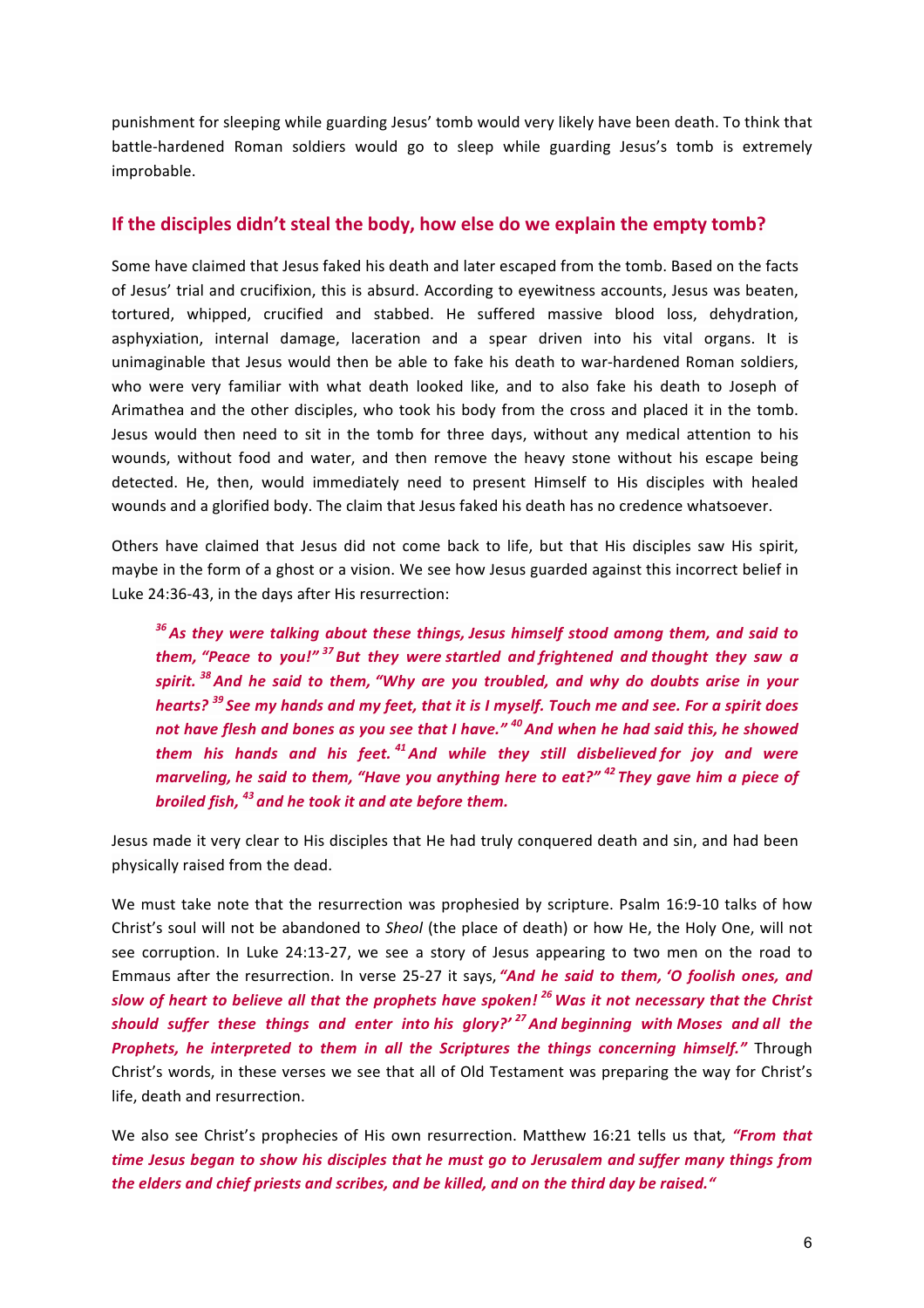In John 2:18-22, we read these words: "So the Jews answered and said to him, 'What sign do you show to us, since you do these things?' Jesus answered and said to them, 'Destroy this temple, and *in* three days I will raise it up.' Then the Jews said, 'It has taken forty-six years to build this temple, and will you raise it up in three days?' But he was speaking of the temple of his body. When *therefore he was raised from the dead, his disciples remembered that he said this; and they believed the Scripture, and the word which Jesus had spoken."* 

In Matthew 27:62-64, we read: "On the next day, which followed the Day of Preparation, the chief *priests and Pharisees gathered together to Pilate saying, 'Sir, we remember, while he was still* alive, how that deceiver said, "After three days I will rise." Therefore command that the tomb be *made secure until the third day, lest his disciples come by night and steal Him away, and say to the* people, "He has risen from the dead." So the last deception will be worse than the first.""

Through these verses we see that even the non-believing religious leaders were familiar with Jesus' claims of His resurrection after three days.

Another fact that must be considered is that of eyewitnesses. Jesus appeared numerous times to His followers. He comforted the women outside His tomb on that first Easter morning. He met the two men on the road to Emmaus and explained truths about Himself from the Old Testament. In 1 Corinthians 15:5-7, the Apostle Paul clearly tells, "That he (Jesus) appeared to Cephas, then to the *twelve.* <sup>6</sup> Then he appeared to more than five hundred brothers at one time, most of whom are still *alive, though some have fallen asleep. <sup>7</sup> Then he appeared to James, then to all the apostles."* While a couple of witnesses might be discounted, how can this many eyewitnesses be discarded as immaterial? Many of these witnesses were still alive when Paul wrote these words. They would have been able to refute his words and kept them out of the biblical canon if they had been false.

It was not just that there were many eyewitnesses, it is also what happened in the lives of those eyewitnesses. The lives of many of these eyewitnesses who saw Jesus after His resurrection were dramatically changed. We see the Apostle Peter go from cowardly, denying Christ on the night of Jesus' arrest, to standing and fearlessly preaching in front of crowds of Jews in Jerusalem at Pentecost. So much so that 3,000 people became believers of Jesus Christ. We see James, the brother of Jesus, who had yet to believe in Jesus as the messiah before the resurrection, believe and become one of the leaders of the church in Jerusalem after Jesus appeared to him after Jesus' resurrection. We see the Apostle Paul, who was completely against the followers of Jesus so much so that he had many arrested and some even killed. Once he had his encounter with the postresurrection, Jesus Christ, Paul's life was so changed that he risked his life multiple times for the sake of the gospel, and eventually died a martyr's death because of the truth that he had found in Christ.

Paul was not the only one. This willingness to die a martyr's death, for the sake of Christ, was apparent in all the lives of the apostles. Many of the other eyewitnesses endured torture, imprisonment and death as well. It is not realistic to believe that all of these eyewitnesses would have gone through this suffering, to the point of death, for the sake of propping up a lie about a dead man. The transformation of their lives and their willingness to endure great suffering is just another testimony to the truth of Christ's resurrection.

Another proof of Jesus' resurrection is the growth of the church since then. Although they were small in number, lacking in resources, and simple people, Christianity, this outlawed religion, spread